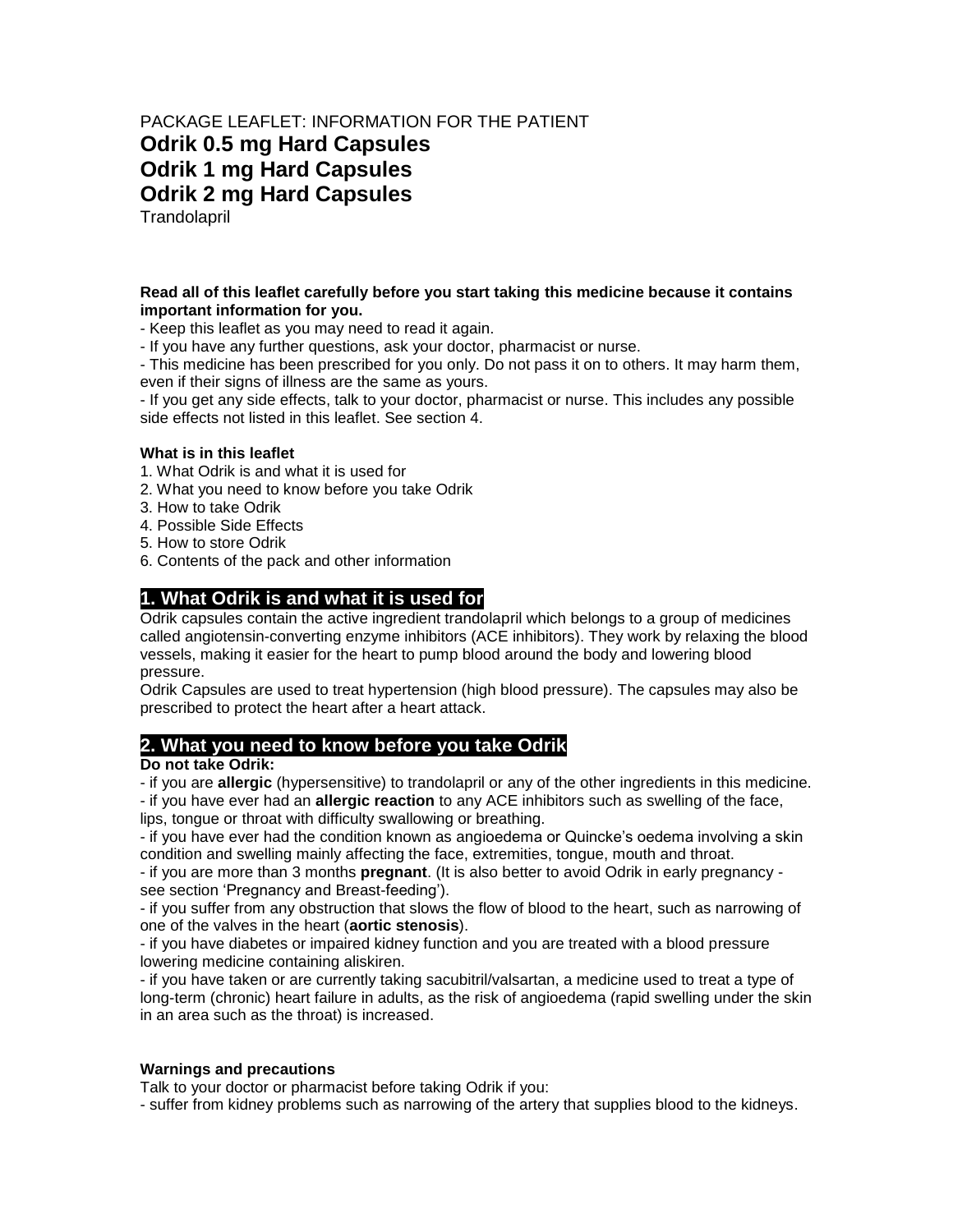- have a condition where there is ineffective pumping of the heart leading to an accumulation of fluid in the lungs (congestive heart failure).

- have been taking diuretics (water tablets) for a long time or you have been on a low salt diet.

- have any liver problems.

- have cerebrovascular disease (disease of the arteries of the brain)

- have ischaemic heart disease (heart disease caused by reduced blood flow to the heart muscle or if you have ever had or are at risk of heart attack)

- recently had severe or prolonged sickness or diarrhoea.

- are to undergo LDL apheresis (a procedure used to remove harmful cholesterol from your blood)

- are going to have desensitisation treatment to reduce the effects of an allergy to bee or wasp stings.

- have a history of angioedema or if you have ever had an allergic reaction to any ACE inhibitor such as swelling of the face, tongue, throat, hands or feet)

- if you are taking any of the following medicines used to treat high blood pressure:

- an angiotensin II receptor blocker (ARBs) (also known as sartans for example valsartan, telmisartan, irbesartan), in particular if you have diabetes-related kidney problems.
- aliskiren

- if you are taking any of the following medicines, the risk of angioedema may be increased:

- racecadotril, a medicine used to treat diarrhoea;
- medicines used to prevent organ transplant rejection and for cancer (e.g. temsirolimus, sirolimus, everolimus);
- vildagliptin, a medicine used to treat diabetes.

Your doctor may check your kidney function, blood pressure, and the amount of electrolytes (e.g. potassium) in your blood at regular intervals.

See also information under the heading "Do not take Odrik if you:"

If you need to have an **operation** it is important to tell the surgeon or dentist as Odrik may affect the anesthetics or other treatments used.

If you are on **kidney dialysis**, tell the nurse or doctor that you are taking Odrik. Some kinds of dialysis membrane may not be suitable as allergic reactions may occur. The signs include:

- a red or lumpy skin rash or inflamed itchy skin
- swelling of your face, lips, tongue or neck
- a drop in your blood pressure
- loss of consciousness
- difficulty swallowing.

Your doctor may need to monitor you more closely or change the dose of Odrik if you have any of the following conditions: liver or kidney problems; diabetes mellitus; heart failure, or the condition known as collagen vascular disease (this is sometimes called connective tissue disease, for example lupus or scleroderma); or if you are taking diuretics or potassium supplements at the same time as taking your Odrik.

Tell your doctor if you develop a dry and non-productive cough. Your doctor may choose another medicine for you. Remember to tell the doctor or nurse if you have any **blood or urine tests** as Odrik may affect the results.

## **Children**

Odrik is not suitable for use in children.

## **Other medicines and Odrik**

Tell your doctor or pharmacist if you are taking, have recently taken or might take any other medicines, including those obtained without a prescription. Your doctor may need to change your dose and/or to take other precautions:

If you are taking an angiotensin II receptor blocker (ARB) or aliskiren (see also information under the headings "Do not take Odrik if you:" and "Warnings and Precautions:")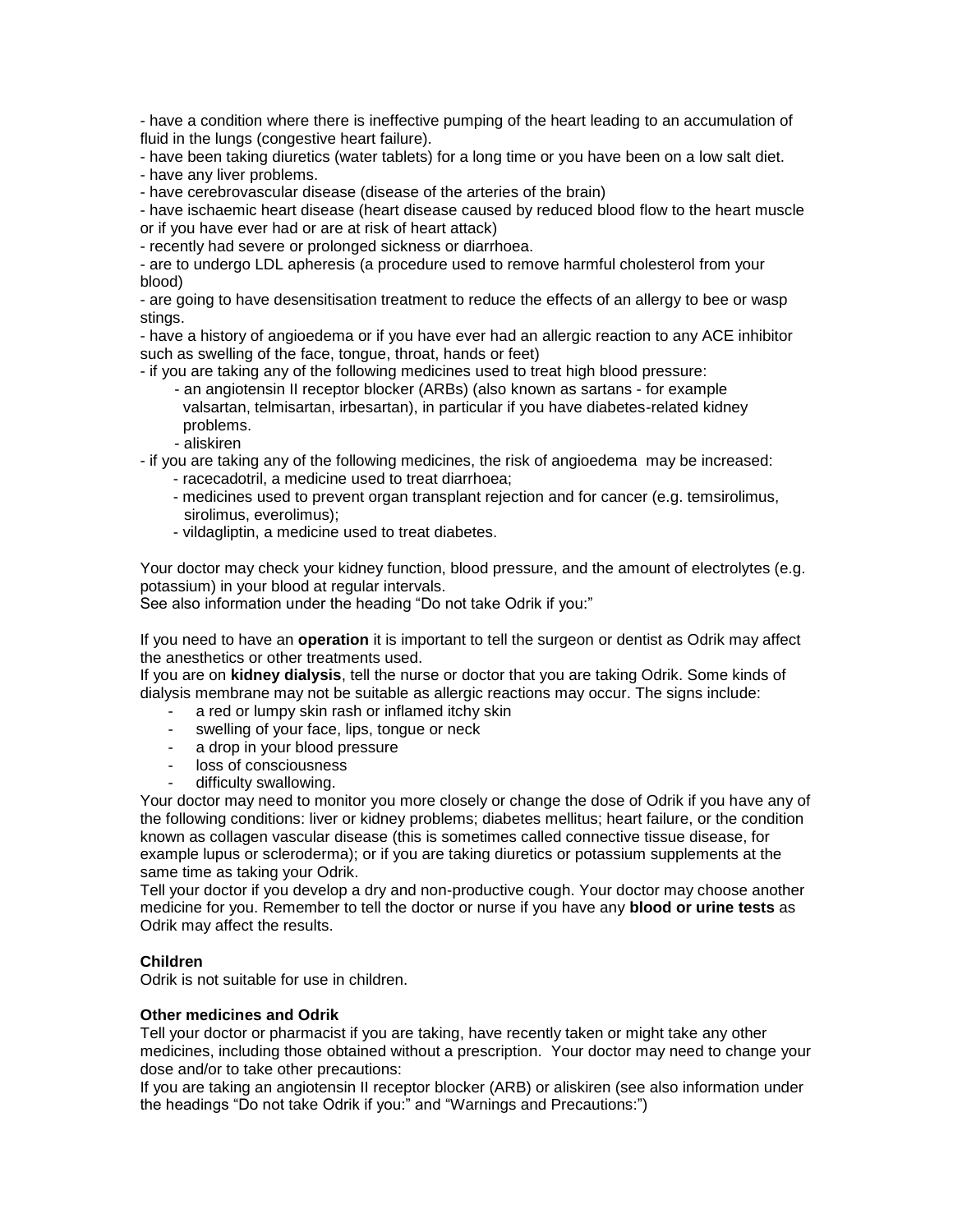It is especially important to tell your doctor if you are taking:

- any other medicines for high blood pressure
- potassium supplements (including salt substitutes), potassium-sparing diuretics and other medicines that can increase the amount of potassium in your blood (e.g. trimethoprim and co-trimoxazole for infections caused by bacteria; ciclosporin, an immunosuppressant medicine used to prevent organ transplant rejection; and heparin, a medicine used to thin blood to prevent clots)
- thiazide-type diuretics (e.g. bendroflumethiazide, indapamide)
- any anti-inflammatory pain killers (e.g. ibuprofen, diclofenac, indomethacin, acetylsalicylic acid)
- any medicines to control diabetes (e.g. insulin, metformin or any sulphonamides)
- any tricyclic antidepressants (e.g. amitriptylline, dothiepin) or lithium
- any medicine known as sympathomimetics these include ephedrine, pseudoephedrine and salbutamol and may be found in some decongestants, cough/cold remedies and asthma medicines.
- any antacids (use to treat indigestion and/or heartburn)
- any antipsychotics (e.g. chlorpromazine, thioridazine, flupenthixol)
- any narcotic drugs (e.g. morphine)
- systemic corticosteroid medication (e.g., prednisolone, hydrocortisone)
- anticancer agents
- allopurinol (used to treat gout)
- procainamide (used to treat abnormal heart rhythms)
- sodium aurothiomalate (used to treat [rheumatoid arthritis\)](http://en.wikipedia.org/wiki/Rheumatoid_arthritis)
- high doses of other ACE inhibitors (used to treat high blood pressure, or to help treat heart failure)
- medicines which are most often used to avoid rejection of transplanted organs (sirolimus, everolimus and other medicines belonging to the class of mTOR inhibitors). See section "Warnings and Precautions"
- NEP inhibitors such as sacubitril (available in combination with valsartan to treat longterm heart failure, see subsection "Do not take Odrik") and racecadotril (used to treat diarrhoea)
- vildagliptin (used for treatment of type II diabetes)

## **Pregnancy and breast-feeding**

#### **Pregnancy**

Please tell your doctor if you are, or think you are (or might become) pregnant. Your doctor will normally advise you to stop taking Odrik before you become pregnant or as soon as you know you are pregnant and will advise you to take another medicine instead of Odrik. Odrik is not recommended in early pregnancy, and must not be taken when more than 3 months pregnant, as it may cause serious harm to your baby if used after the third month of pregnancy.

#### Breast-feeding

Tell your doctor if you are breast-feeding or about to start breast-feeding. Odrik is not recommended for mothers who are breast-feeding, and your doctor may choose another treatment for you if you wish to breast-feed, especially if your baby is newborn, or was born prematurely.

#### **Driving and using machines**

Odrik can make some people feel dizzy or faint, especially when they first start to take the capsules. This can be made worse by alcohol, even in small amounts. Do not drive, operate machinery or do anything that requires you to be alert for several hours after your first dose or any increase in the dose of Odrik. Wait and see how the capsules affect you.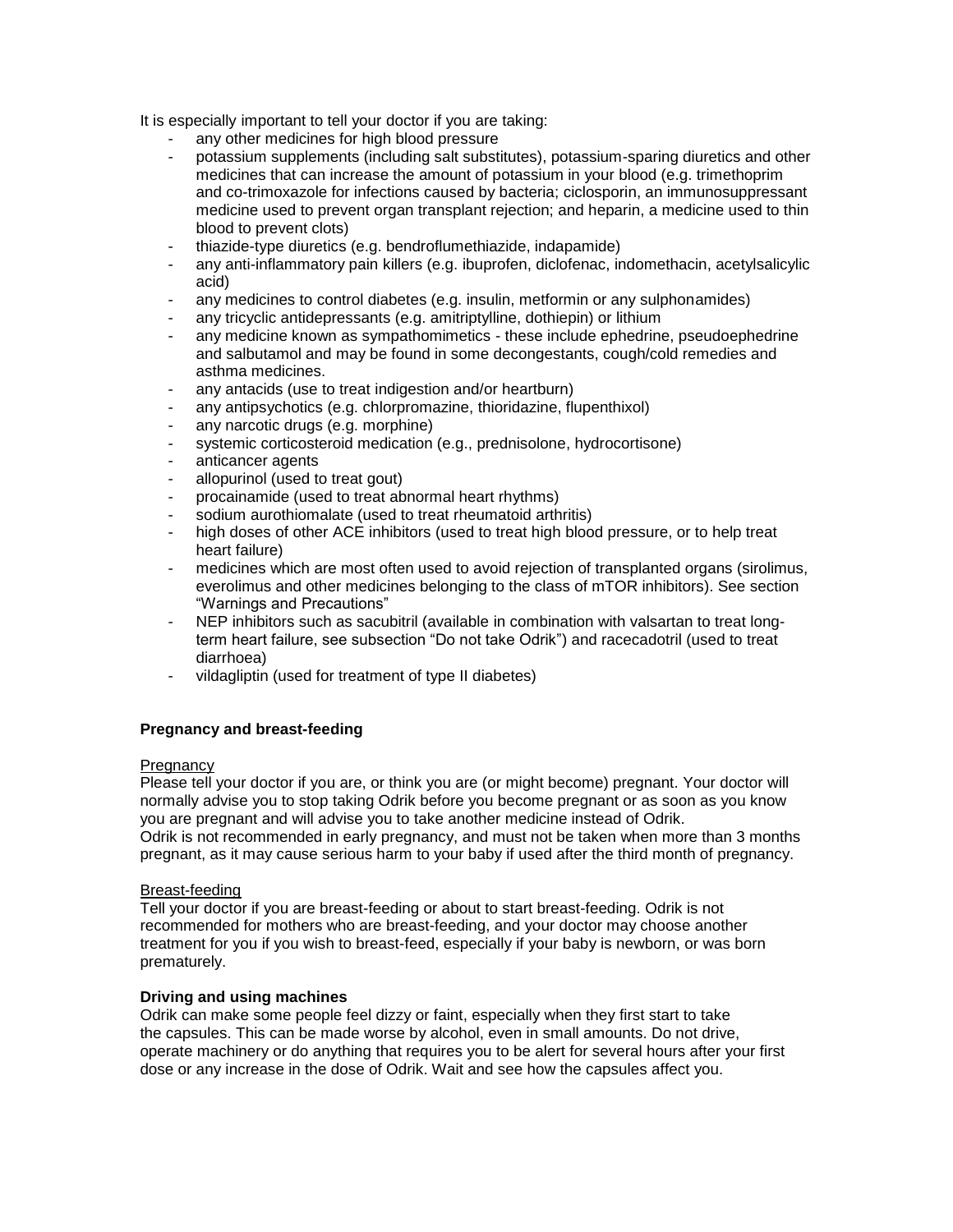**Odrik contains lactose**Odrik capsules contain lactose, a type of sugar. If you have been told that you have an intolerance to some sugars, contact your doctor before taking this medicine.

# **3. How to take Odrik**

Always take Odrik exactly as you doctor has told you. You should check with your doctor or pharmacist if you are not sure.

Swallow your capsules whole without chewing them. If it helps, you can wash them down with a glass of water. The number of capsules that you will need to take will depend on what you are being treated for.

*Hypertension (high blood pressure)*

The usual starting dose is one 1 mg capsule once a day. Your doctor may increase this dose, depending on your blood pressure, up to a maximum of 4 mg once a day.

#### *Following a heart attack*

Treatment will normally be started quite soon after a heart attack, usually at a low dose of 0.5 mg each day. Your doctor will probably increase this dose gradually to a maximum of 4 mg each day. *Patients with liver or kidney problems*

If you have liver or kidney problems, your doctor may start you off on a low dose of Odrik such as 0.5 mg once a day. Your doctor will monitor you closely and may increase this dose if necessary. It is important that you keep taking these capsules until your doctor tells you to stop. Don't stop just because you feel better. If you stop taking the capsules, your condition may get worse.

## **If you forget to take Odrik**

If you forget to take a dose, take it as soon as you remember unless it is almost time for your next dose. If it is, do not take the missed dose at all. Do not take a double dose to make up for the one you have missed.

## **If you take more Odrik than you should**

If you or someone you know accidentally takes a lot more than the stated dose (an overdose), you should contact a doctor immediately or go to the nearest hospital emergency department. Show them your capsules.

## **4. Possible Side Effects**

Like all medicines, Odrik can cause side effects in some patients. Do not be alarmed by the list below, as you may not experience any of them.

## **If you notice:**

- Swelling of the face, lips or throat
- Difficulty breathing or wheeziness
- Skin rash and itching

**Tell you doctor immediately as these may be signs of an allergic reaction.**

## **If you notice:**

- Yellowing of the eyes and/or skin
- Severe sore throat with fever
- Severe abdominal pain with bloating and sickness

**Tell your doctor immediately**

## **In clinical trials with trandolapril, the side-effects that were observed, include:**

Common (affecting less than 1 in 10 patients but more than 1 in 100 patients)

- Headache
- Dizziness
- Cough
- Weakness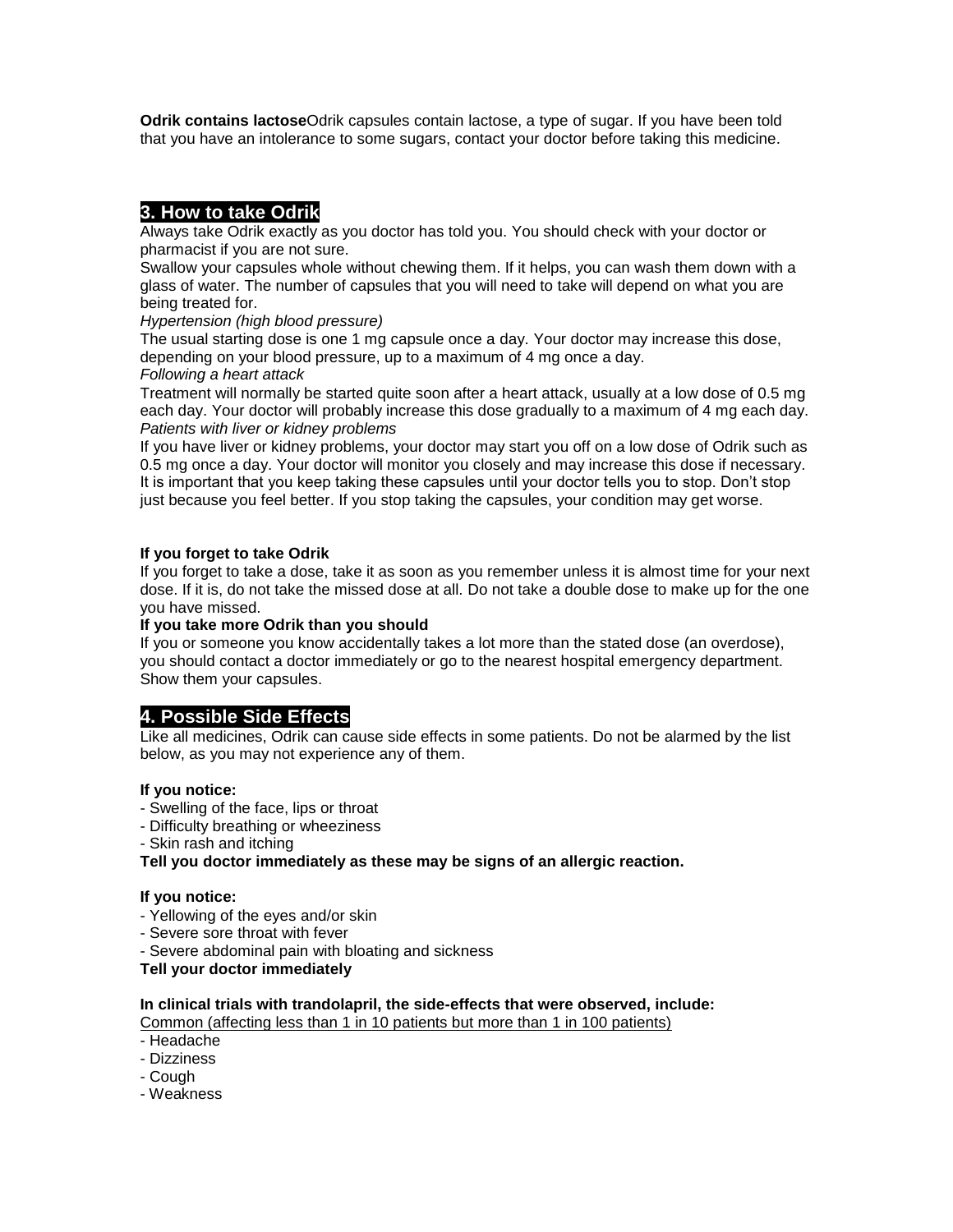Uncommon (affecting less than 1 in 100 patients but more than 1 in 1,000 patients)

- Sensation of pounding or fluttering in the chest (palpitations)
- Feeling sick (nausea)
- Low blood pressure (hypotension)
- Rash, itching
- Malaise (a feeling of bodily discomfort)
- Nasal congestion (upper respiratory tract infection, inflammation and congestion)
- Disturbed sleep patterns (insomnia), Drowsiness
- Reduced sex drive or erectile dysfunction

- Balance disorder which makes you feel unsteady, giddy, woozy, or have a sensation of movement, spinning, or floating (vertigo)

- Hot flushes
- Diarrhoea, constipation, stomach pain or stomach problems
- Back pain, muscle spasms, pain in hands and feet
- Chest pain
- Swelling
- Feeling abnormal

Rare (affecting less than 1 in 1,000 patients but more than 1 in 10,000 patients)

- Urinary tract infection
- Inflammation of the upper airways(bronchitis)
- Inflammation of the back of the throat (pharyngitis)
- Blood disorders including a reduction in the levels of white and red blood cells.
- Hypersensitivity
- Increased levels of glucose, lipids, cholesterol and uric acid in your blood.
- Reduced amount of sodium in the blood
- Gout
- Anorexia or an increase in appetite
- Enzyme abnormality

- Seeing and hearing things which are not there (hallucinations), depression, anxiety, agitation, sleep disorders, apathy.

- Migraine with or without aura
- Stroke
- Fainting, muscle twitching, tingling of the hands and feet
- A change in the way things taste
- Swelling of the eyelids and eyes, blurred vision
- Ringing in the ears

- Heart problems including heart attack, heart disease, angina, heart failure, irregular heartbeat, increased heart beat and slow heartbeat

- High blood pressure, low blood pressure on standing
- Disease of the blood vessels, narrowing of the blood vessels, varicose veins
- Shortness of breath, productive cough
- Pain in the mouth or throat (Oropharyngeal pain)
- Nose bleed
- Being sick (vomiting), which can sometimes include blood
- Indigestion, dry mouth, wind, inflammation of the lining of the stomach (gastritis)
- Hepatitis, increased level of a substance called bilirubin in your blood
- Generalised swelling, psoriasis, eczema, acne, dry skin, increased sweating
- Pain in the bones and joints (including osteoarthritis)
- Kidney failure
- Increased levels of urea and other nitrogen containing substances in the blood (azotemia)
- Increase in the frequency of passing water, increase in the amount of urine passed
- Birth defects including skin disorders and abnormal blood vessel formation
- Swelling (edema)
- Tiredness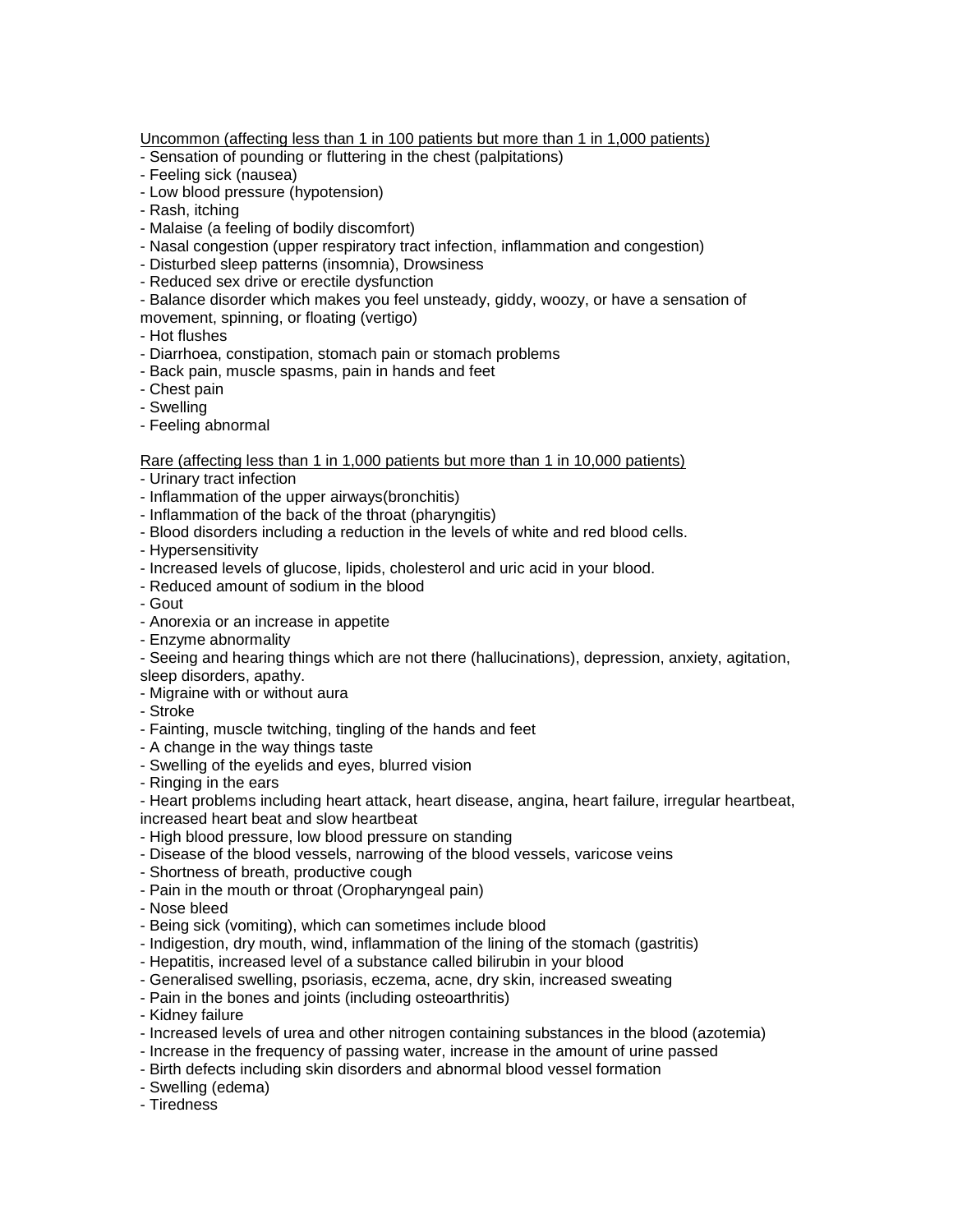- Injury

## Very Rare (affecting less than 1 in 10,000 patients)

- Reduction or stoppage of bile flow (cholestasis)
- Psoriasis
- Increased levels of potassium in the blood

#### The following side effects are of unknown frequency:

- Inflammation of the lining of the sinuses (sinusitis)
- Hayfever (rhinitis)
- Inflammation and/or pain in the tongue (glossitis)
- Reduction in the levels of some white and red blood cells in the blood.
- High potassium levels in the blood (hyperkalaemia)
- Mini stroke (transient ischemic attack)
- Confusion
- Rupturing of a blood vessel in the brain (cerebral hemorrhage)
- Balance disorder
- Blurred vision

- Abnormal heart rhythm, loss of heart function (cardiac arrest), disruption in the electrical signals of the heart

- Contraction of the bands of muscles around your airways (bronchospasm)
- Blockage of the small or large intestine (ileus)
- Inflammation of the pancreas (Pancreatitis)
- Swelling of the intestines (Intestinal angioedema)
- Yellowing of the eyes and/or skin (jaundice)
- Hair loss
- Hives (urticaria)
- Muscle pain
- Severe allergic reactions including Stevens-Johnson syndrome and toxic epidermal necrolysis
- Skin conditions (erythema multiforme, dermatitis psoriasiform)
- Fever
- Abnormal results of blood tests or other medical examinations

If any of the side effects become severe, or if you notice any side effect not listed in the leaflet, please tell your doctor or pharmacist.

#### **Reporting of side effects**

If you get any side effects, talk to your doctor, pharmacist or nurse. This includes any possible side effects not listed in this leaflet. You can also report side effects directly via HPRA Pharmacovigilance, Earlsfort Terrace, IRL - Dublin 2; Tel: +353 1 6764971; Fax: +353 1 6762517. Website: www.hpra.ie; e-mail: medsafety@hpra.ie

By reporting side effects, you can help provide more information on the safety of this medicine.

# **5. How to store Odrik**

Do not take your capsules after the expiry date, which is printed on the blister as well as the carton after Exp. Do not store above 25°C. Store in the original package. Keep out of the reach and sight of children. Your medicine could harm them.

If your doctor decides to stop the treatment, return any left over to your pharmacist. Only keep the capsules if your doctor tells you to.

## **6. Contents of the pack and other information**

The active ingredient in Odrik is trandolapril. The capsules are available in three different strengths containing either 0.5 mg, 1 mg or 2 mg of trandolapril.

Odrik 0.5 mg capsules are opaque red/yellow and contain 0.5mg of trandolapril.